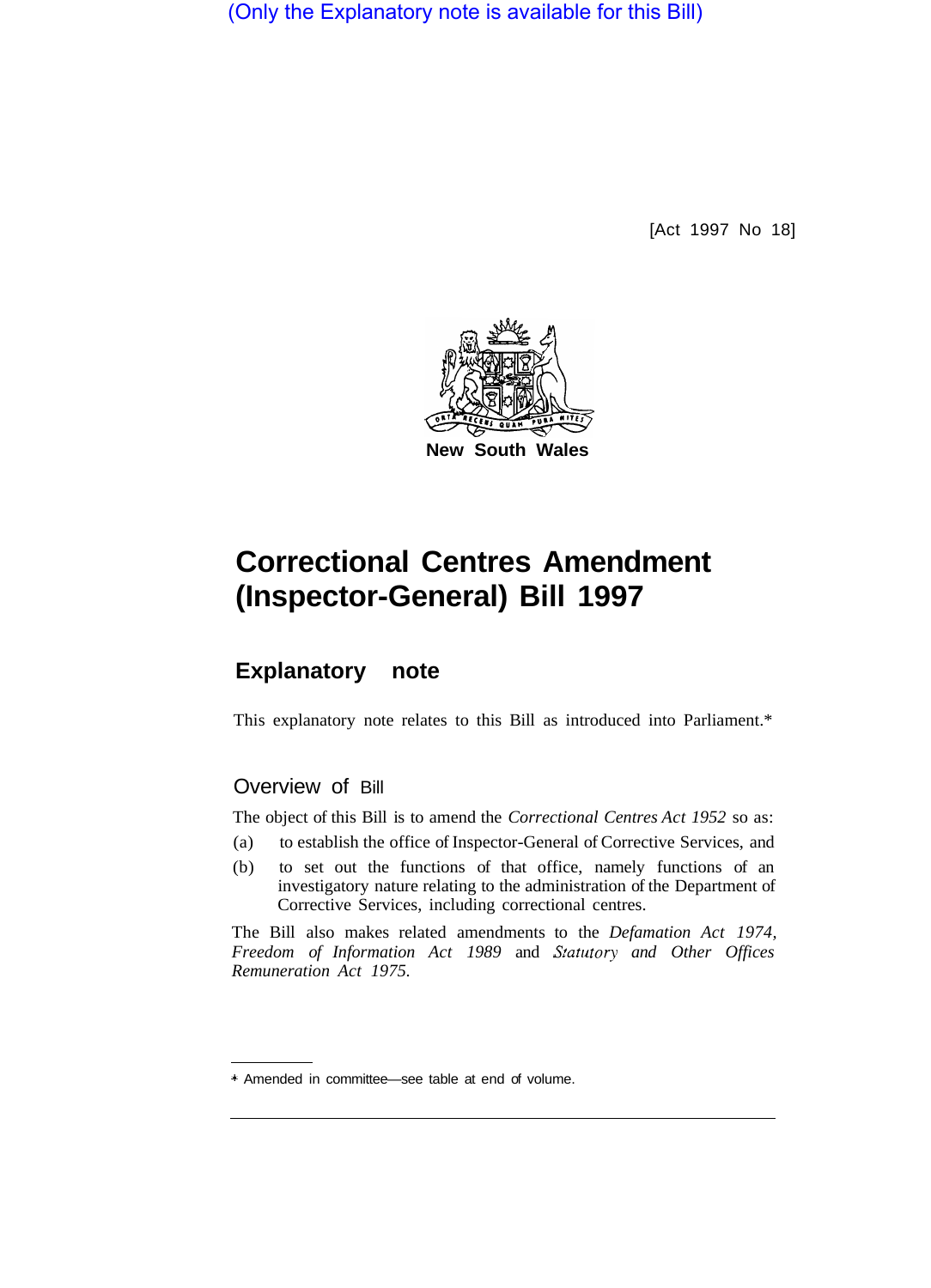Correctional Centres Amendment (Inspector-General) Bill 1997 [Act 1997 No 18]

Explanatory note

## Outline of provisions

**Clause 1** sets out the name (also called the short title) of the proposed Act.

**Clause 2** provides for the commencement of the proposed Act on a day or days to be appointed by proclamation.

**Clause 3** is a formal provision giving effect to the amendments to the *Correctional Centres Act 1952* set out in Schedule 1.

**Clause 4** is a formal provision giving effect to the amendments to the *Defamation Act 1974, Freedom of Information Act 1989* and *Statutory and Other Offices Remuneration Act 1975* set out in Schedule 2.

### **Schedule 1 Amendments**

**Schedule 1 [3]** inserts Part 2A into the Principal Act so as to provide for the appointment by the Governor of an Inspector-General of Corrective Services. The office of Inspector-General is responsible primarily for investigating and making recommendations on matters falling within the administration of the Department of Corrective Services (including correctional centres). The functions of the Inspector-General include:

- the investigation of complaints relating to matters within that administration, and
- the examination of reports provided by Official Visitors on correctional centres and by the monitor of the correctional centre privately managed under agreement with the Commissioner of Corrective Services, and
- the making of recommendations to the Minister in relation to such matters.

(proposed sections 11 A–l 1E)

The Inspector-General has no functions in relation to the following matters:

- matters the subject of inquiries by Visiting Justices to correctional centres
- matters the subject of inquiries carried out by persons appointed by the Minister under section 11A of the Act on any matter relating to the security, good order, control or management of a correctional centre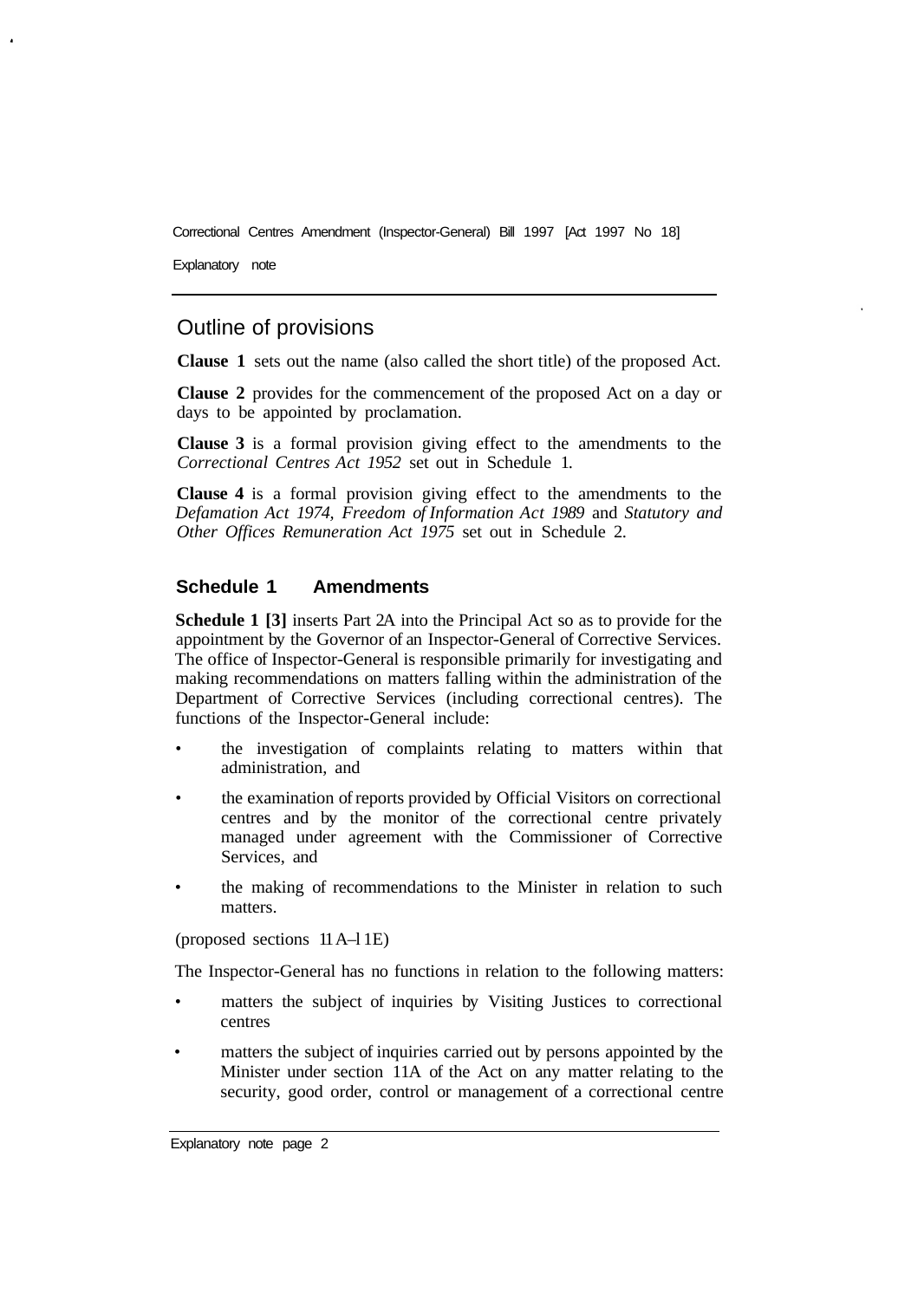Correctional Centres Amendment (Inspector-General) Bill 1997 [Act 1997 No 18]

Explanatory note

- complaints about the conduct of public authorities if those complaints are outside the scope of the *Ombudsman Act 1979* (however this does not affect the power of the Inspector-General to recommend disciplinary action or criminal prosecution of an officer of the Department of Corrective Services)
- complaints about the Parole Board or the Serious Offenders Review Council
- complaints about the type or level of penalty imposed on an inmate of a correctional centre by the governor of the correctional centre.

(proposed section 11H)

The Inspector-General is to enter into arrangements with the Ombudsman as to the investigation of complaints and certain other matters within the administration of the Department of Corrective Services that could be the subject of a complaint under the *Ombudsman Act 1974.* (proposed section 11J)

The Inspector-General must report to the Independent Commission Against Corruption any matter concerning corrupt conduct. The Inspector-General is to enter into arrangements with the Commission for the handling of matters that involve possible misconduct of an officer of the Department of Corrective Services. (proposed section 11K)

Various investigatory powers are given to the Inspector-General and an offence of obstructing the Inspector-General is created. (proposed sections 11F, 11G, 11I and 11O)

Disclosures to the Inspector-General by public officials concerning corrupt conduct, maladministration or serious or substantial waste will be protected under the *Protected Disclosures Act 1994.* (proposed section 11L)

The Inspector-General or a person acting under the Inspector-General's direction is not personally liable for actions done in good faith for the purposes of executing the Act or any other Act. (proposed section 11P)

The Inspector-General is to report to the Minister and is to take account of Government policy in carrying out functions. (proposed sections 11M and  $11N$ )

A review of the new provisions must be undertaken by the Minister after 5 years and the office of Inspector-General is not to be filled after the period of 5 years from the commencement of those provisions unless authorised by an Act of Parliament or a resolution of both Houses of Parliament. (proposed sections 11R and 11S)